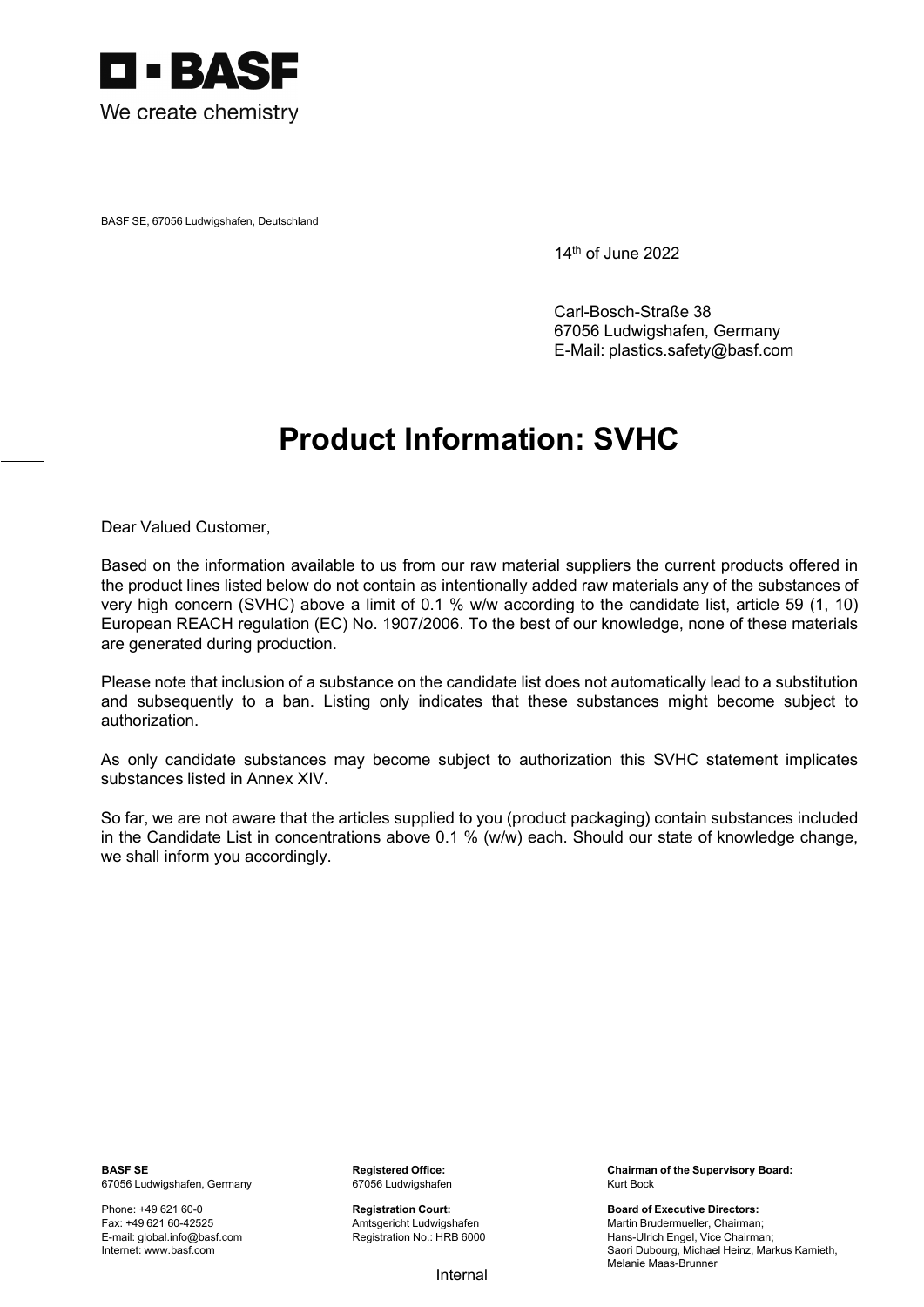

Page 2 of 3

This statement refers to the following candidate list version:

Candidate list, last updated: 10<sup>th</sup> June2022 Current number of substances on the Candidate List = 224 SVHC inclusion date 10<sup>th</sup> January 2022 and earlier

Link to Candidate List on ECHA-Homepage:

http://echa.europa.eu/candidate-list-table

In this updated version of the document a list of the current SVHC is no longer attached; please refer to the published list on ECHA's homepage using the above-mentioned hyperlink.

## **This statement applies to the following product lines:**

| NEOPOR $^\circledR$          |
|------------------------------|
| $\mathsf{PERIPOR}^\circledR$ |
| Polystyrene                  |
| <b>STYRODUR®</b>             |
| <b>STYROPOR®</b>             |

67056 Ludwigshafen, Germany 67056 Ludwigshafen Kurt Bock

E-mail: global.info@basf.com Internet: www.basf.com

**BASF SE BASF SE Registered Office:** Chairman of the Supervisory Board: **Chairman of the Supervisory Board: Chairman of the Supervisory Board: 67056** Ludwigshafen **Chairman of the Supervisory Board:** 67056 Ludwigsh

Phone: +49 621 60-0 **Registration Court: Registration Court: Board of Executive Directors: Registration Court: Board of Executive Directors: Propertion Court: Registration Court: Board of Executive Directors:** Fax: +49 621 60-42525 Amtsgericht Ludwigshafen Martin Brudermueller, Chairman; Hans-Ulrich Engel, Vice Chairman; Saori Dubourg, Michael Heinz, Markus Kamieth, Melanie Maas-Brunner

Internal